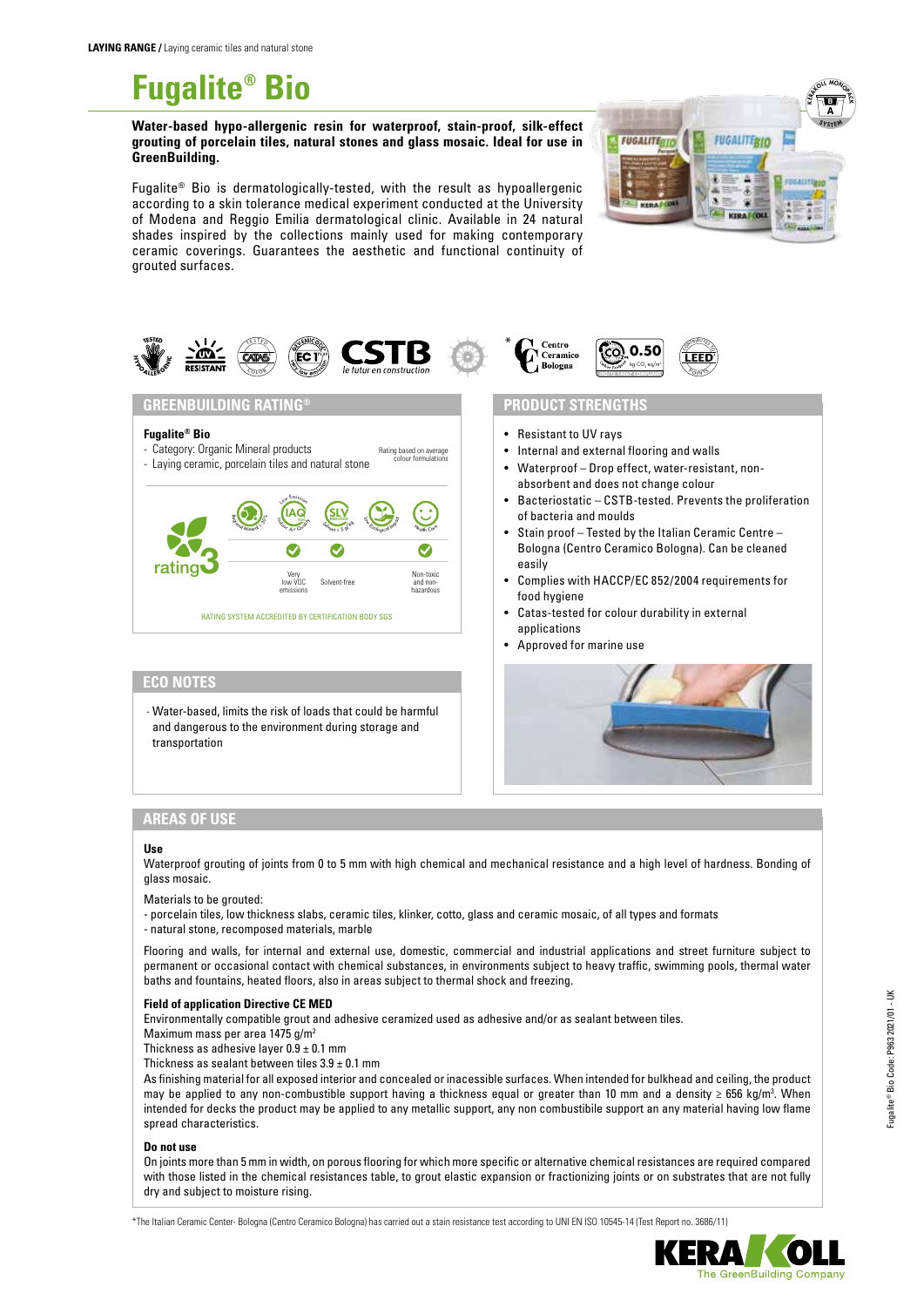# **INSTRUCTIONS FOR USE AS GROUT**

### **PREPARATION OF SUBSTRATES**

Before grouting joints, check that tiles have been laid correctly and are anchored perfectly to the substrate. Substrates must be perfectly dry. Grout joints in accordance with the recommended waiting time indicated on the relative data sheet for the adhesive used. For mortar substrates, wait at least 7 – 14 days depending on screed thickness, ambient weather conditions and on the level of absorption of the covering and the substrate. Any water or moisture rising can cause vapour pressure to accumulate, which may in turn loosen the tiles on account of the complete non-absorbency of the grout or of the tiles themselves. Joints must be free from any excess adhesive, even if already hardened. Furthermore they must be of an even depth for the whole width of the tile covering, thereby ensuring maximum chemical resistance. Any dust and loose debris must be removed from joints by carefully cleaning them with vacuum cleaner. The surface of the coating material to be grouted must be dry and free from dust or building dirt; any residual protective coatings must first be removed using specific products.

Before grouting joints, check the cleanability of the tile covering, as porous or highly micro-porous surfaces may cause cleaning difficult. It is advisable to perform a preliminary test on tiles not to be laid or in a small, concealed area.

#### **SHELF LIFE**

It is recommended that the packs are stored at +20  $\degree$ C for two days prior to use; higher temperatures increase the hardening speed, while lower temperatures make the mix hard to lay and slow down setting.

#### **PREPARATION**

Mix component B with a spreader, pour it all into the bucket of component A, making sure that none of component B is left in the tin. Mix the two components using a low-speed helicoidal agitator until a smooth, even coloured mixture is obtained. Use a spreader to scrape the walls and bottom of the bucket of component A once component B has been poured into it, so that there are no areas of product that have not been properly mixed. Mixing by hand is not recommended. The mixture remains workable for approximately 45 min. (value calculated at +23 °C, R.H. 50%).

#### **APPLICATION**

Fugalite® Bio must be applied evenly on the tile covering with a hard rubber spreader. Grout material has to be completely filled between entire joint areas, the application has to be done diagonally with respect to the joints. If grouting is to be on joints only, it is recommended that a test be carried out in advance before laying to ensure the surface can be properly cleaned. Remove most of the excess grout immediately using the spreader, leaving only a thin film on the tile.

# **CLEANING**

## **Preparation**

**1 First cleaning with rubber spreader:** once the joints have been filled, remove any excess grout that is left on the tiles immediately with the rubber spreader (working diagonally).

#### **2 Addition of Fuga-Wash Eco to the cleaning water**.

Recommended dosage: 1 measuring cap for every 5 litres of water. Use the wash-boy  $\textcircled{\tiny 1}$  to carry out the first cleaning pass with a cellulose sponge or abrasive felt pad, removing any excess grout from the flooring. Use wash-boy  $\oslash$  to carry out the second and final cleaning pass, finishing and smoothing the grout in the joint. Change the washing water frequently so that it is always clean. Replace the sponge or felt pad if they become impregnated with product.

#### **First pass**

- **3 Cleaning with cellulose sponge:** clean when the grout is still fresh, using a cellulose sponge dampened with the water from tray ➀. Use circular movements to soften the film of grout on the tiles and finish the joints. Collect up the emulsion formed on the tiles using the sponge.
- **4 Cleaning with abrasive felt pad for structured surfaces:** for more structured surfaces, clean when the grout is still fresh, using a felt pad dampened with the water from tray **①. Use circular movements to soften the film of grout** on the tiles and finish the joints. Collect up the emulsion formed on the tiles using the sponge.

#### **Second pass**

- **5 Finishing with a cellulose sponge:** finish cleaning with a cellulose sponge dampened with water from tray ➁, working diagonally to the tiles so as not to dig into the joints. Do not walk on the damp floors for at least 12 - 24 hours, to avoid leaving dirt.
- **6 Finishing with foam rubber sponge for a smoother joint:** for a smooth finish, complete cleaning with a foam rubber sponge dampened with water from tray  $\oslash$ , working diagonally to the tiles so as not to dig into the joints.







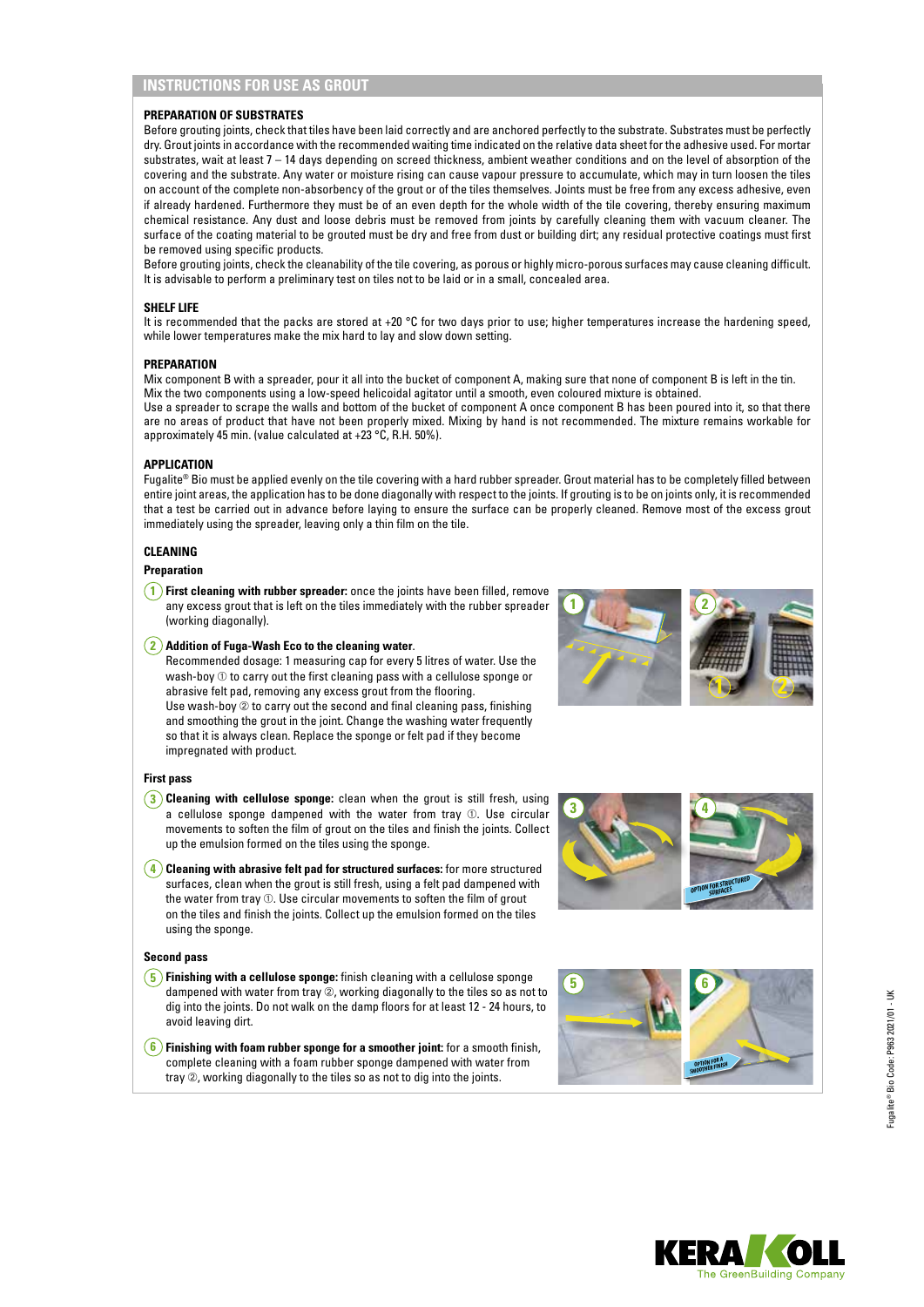# **INSTRUCTIONS FOR USE AS GROUT**

### **CLEANING ON THE FOLLOWING DAY**

- **1** Once the grout has dried, any traces of dirt and streaks can be removed using **Fuga-Soap Eco**, to be diluted in accordance with the amount of grout to be removed and the curing time for Fugalite® Bio.
- **Recommended dosage:** 2 3 parts water to 1 part Fuga-Soap Eco on the day after; undiluted after 3 days.
- **2** Distribute the product over the surface to be treated, using the abrasive felt pad and leaving a thin, even film of liquid. **Leave Fuga-Soap Eco to work for about 10 – 30 minutes**. After this, clean the surface manually with abrasive felt pad.
- **3** Collect up the detergent solution with the sponge, rubber scraper or liquid vacuum system for large surfaces. Rinse thoroughly with clean water.
- **4** Dry immediately with a dry cloth or liquid vacuum system, without allowing the residual water to evaporate.

Repeat for highly stubborn dirt.

### **SPECIAL CLEANING**

When the grout has hardened (after at least 7 days), any residue and streaks can be removed using **Fuga-Shock Eco**.

Distribute the product undiluted over the surface to be treated, using the abrasive felt pad. Leave Fuga-Shock Eco to act for approximately 2 - 5 minutes, then carry out the same rinsing and drying operations indicated for cleaning on the day after application



# **INSTRUCTIONS FOR USE AS ADHESIVE FOR GLASS MOSAIC**

#### **Preparation of substrates**

Substrates must be compact and solid, free of dust, oil and grease, dry and free from moisture rising, with no loose debris or flaky parts such as residues of cement, lime and paint coatings, which must be completely removed. The substrate must be stable, without cracks and have already completed the curing period of hygrometric shrinkage. Uneven areas must be corrected with suitable smoothing and finishing products. On screeds and plasters which are highly absorbent and have dusty, flaky surfaces, it is advisable to apply one or more coats of Primer A Eco water-based, eco-friendly surface isolation primer, following the instructions provided, in order to reduce the water absorption and improve spreadability of the adhesive.

#### **Application**

Fugalite® Bio can be applied with a suitable toothed spreader, to be chosen according to the size and type of mosaic. Using the smooth part of the spreader, apply a fine layer of product, pressing down onto the substrate in order to ensure maximum adhesion, after which the thickness can be adjusted as required by tilting the spreader at an angle. Apply the adhesive to a surface area that will allow laying of the coating material within the open time indicated. Press down the pieces of mosaic using a rubber coated spreader to allow for maximum coverage of the surface.

#### **Cleaning**

Residual traces of grout can be removed from tools with water before the product has hardened.

The level of slide for Fugalite® Bio can be improved when applying with low temperature coverings, or when the product itself has a low temperature, by diluting up to 2 % with clean water (about an espresso coffee cup for each 3 kg bucket). Adding Fuga-Wash Eco to the cleaning water gives a better detergent action on coating materials, keeps the sponge cleaner, improves the surface finish of grouting and cleans effectively without the need for rinsing.

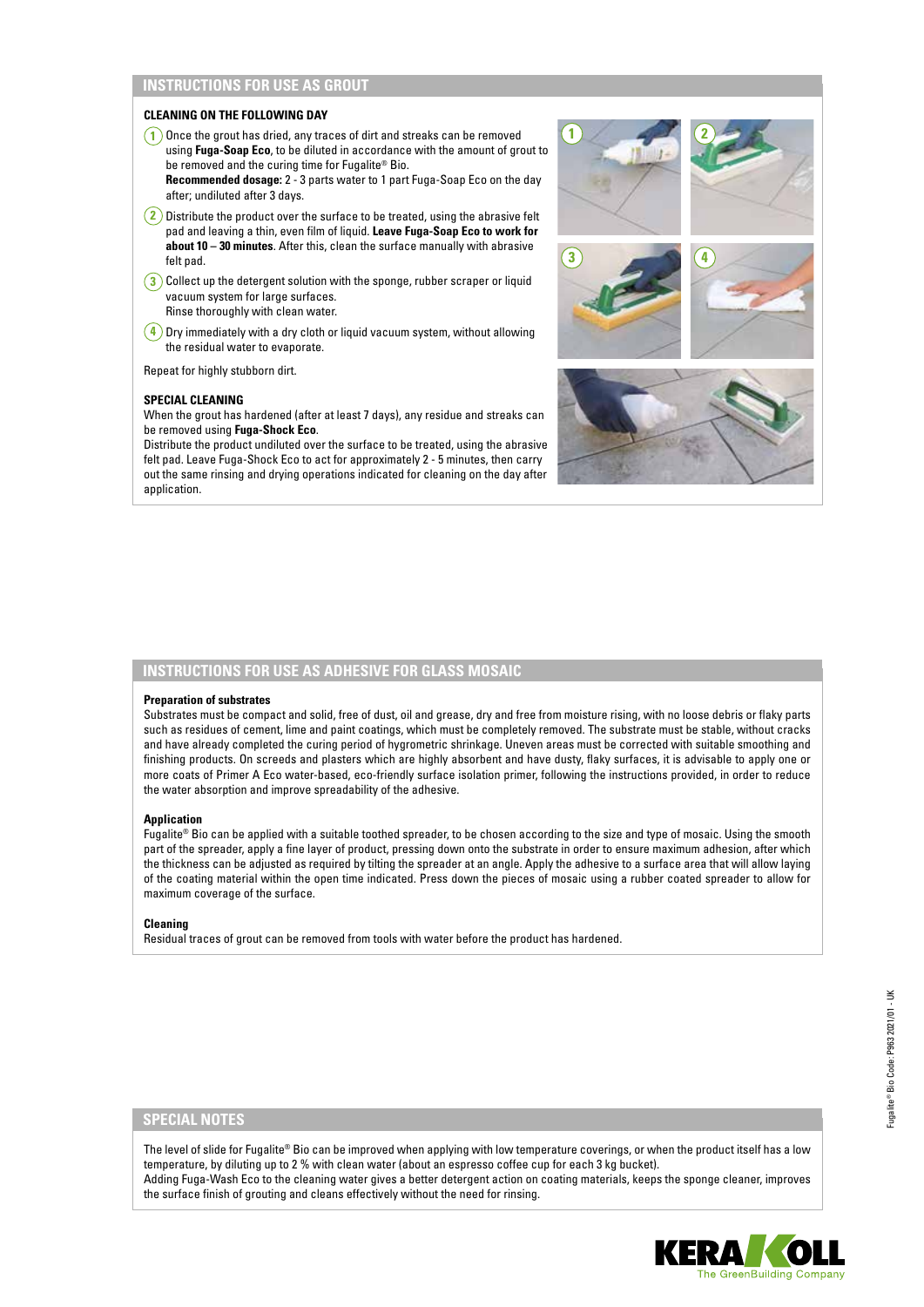# **TECHNICAL DATA COMPLIANT WITH KERAKOLL QUALITY STANDARD**

**COVERAGE TABLE**

| Appearance                                | part A coloured paste / part B neutral paste                                        |                          |
|-------------------------------------------|-------------------------------------------------------------------------------------|--------------------------|
| Specific weight                           | Part A $\approx$ 1.53 kg/dm <sup>3</sup> / Part B $\approx$ 1.50 kg/dm <sup>3</sup> |                          |
| Viscosity                                 | $\approx$ 120000 mPa $\cdot$ s, rotor 93 RPM 10                                     | <b>Brookfield method</b> |
| Mineralogical nature of inert material    | silicate - crystalline                                                              |                          |
| Chemical nature                           | epoxy resin (part A) / polyamines (part B)                                          |                          |
| Grading                                   | $\approx 0-250$ µm                                                                  |                          |
| Shelf life                                | $\approx$ 18 months from production in the original sealed packaging                |                          |
| Warning                                   | Protect from frost, avoid direct exposure to sunlight and sources of heat           |                          |
| Pack                                      | Part A 1 kg bucket / Part B 0.5 kg bucket                                           |                          |
|                                           | Part A: 2 kg bucket / Part B: 1 kg bucket                                           |                          |
| Mixing ratio                              | $Part A: Part B = 2:1$                                                              |                          |
| Specific weight of the mixture            | $\approx$ 1.512 kg/dm <sup>3</sup>                                                  |                          |
| Pot life at $+23$ °C                      | $\geq 45$ min.                                                                      |                          |
| Temperature range for application         | from $+5 °C$ to $+30 °C$                                                            |                          |
| Width of joints                           | from 0 to 5 mm                                                                      |                          |
| Foot traffic:                             | $\approx$ 24 hrs                                                                    |                          |
| Grouting after laying:                    |                                                                                     |                          |
| - with Fugalite® Bio on coating materials | immediate                                                                           |                          |
| - with Fugalite® Bio on floors            | as soon as foot traffic is allowed                                                  |                          |
| - with adhesive                           | see characteristics of adhesive                                                     |                          |
| - mortar                                  | $\approx$ 7 – 14 days                                                               |                          |
| Interval before normal use                | $\approx$ 3 days (mechanical resistance) / $\approx$ 7 days (chemical resist.)      |                          |
| Coverage                                  |                                                                                     |                          |
| - as an adhesive                          | $\approx$ 2 – 4 kg/m <sup>2</sup>                                                   |                          |
| - as a grout                              | see Coverage table                                                                  |                          |

|              | Format<br>2x2 cm<br>$5x5$ cm<br>30x60 cm<br>50x50 cm<br>60x60 cm<br>100x100 cm<br>20x20 cm | Thickness         | grammes/m <sup>2</sup> joint width |                 |                 |
|--------------|--------------------------------------------------------------------------------------------|-------------------|------------------------------------|-----------------|-----------------|
|              |                                                                                            |                   | 1 <sub>mm</sub>                    | 2 <sub>mm</sub> | 5 <sub>mm</sub> |
| Mosaic       |                                                                                            | 3 <sub>mm</sub>   | $\approx 560$                      | $\approx 1,120$ | $\approx 2,800$ |
|              |                                                                                            | 4 mm              | $\approx 305$                      | $\approx 610$   | $\approx 1,525$ |
| <b>Tiles</b> |                                                                                            | 4 mm              | $\approx 40$                       | $\approx 80$    | $\approx 200$   |
|              |                                                                                            | 4 mm              | $\approx 30$                       | $\approx 60$    | $\approx 150$   |
|              |                                                                                            | 4 mm              | $\approx 25$                       | $\approx 50$    | $\approx 125$   |
|              |                                                                                            | 4 mm              | $\approx 15$                       | $\approx 30$    | $\approx$ 75    |
|              |                                                                                            | 8 <sub>mm</sub>   | $\approx$ 160                      | $\approx 320$   | $\approx 800$   |
|              | 30x30 cm                                                                                   | 9 <sub>mm</sub>   | $\approx$ 115                      | $\approx 230$   | $\approx 575$   |
|              | 40x40 cm                                                                                   | $10 \text{ mm}$   | $\approx 95$                       | $\approx 190$   | $\approx 475$   |
|              | 30x60 cm                                                                                   | $10 \text{ mm}$   | $\approx 95$                       | $\approx 190$   | $\approx 475$   |
|              | 60x60 cm                                                                                   | $10 \text{ mm}$   | $\approx 65$                       | $\approx$ 130   | $\approx 325$   |
|              | 60x90 cm                                                                                   | $10 \text{ mm}$   | $\approx 55$                       | $\approx 110$   | $\approx 275$   |
|              | 100x100 cm                                                                                 | $10 \text{ mm}$   | $\approx 40$                       | $\approx 80$    | $\approx 200$   |
|              | 120x120 cm                                                                                 | $10 \text{ mm}$   | $\approx 30$                       | $\approx 60$    | $\approx 150$   |
|              | 20x20 cm                                                                                   | $14 \text{ mm}$   | $\approx 270$                      | $\approx 540$   | $\approx 1,350$ |
|              | 30x30 cm                                                                                   | $14 \text{ mm}$   | $\approx$ 180                      | $\approx 360$   | $\approx 900$   |
| Klinker      | 30x30 cm                                                                                   | $15 \text{ mm}$   | $\approx 195$                      | $\approx 390$   | $\approx 975$   |
|              | 12.5x24.5 cm                                                                               | $12 \, \text{mm}$ | $\approx 280$                      | $\approx 560$   | $\approx 1,400$ |

The data provided must be considered merely as an indication of the grout coverage, averaged out based on our experience and taking into account normal site wastage. The<br>following may vary according to specific conditions

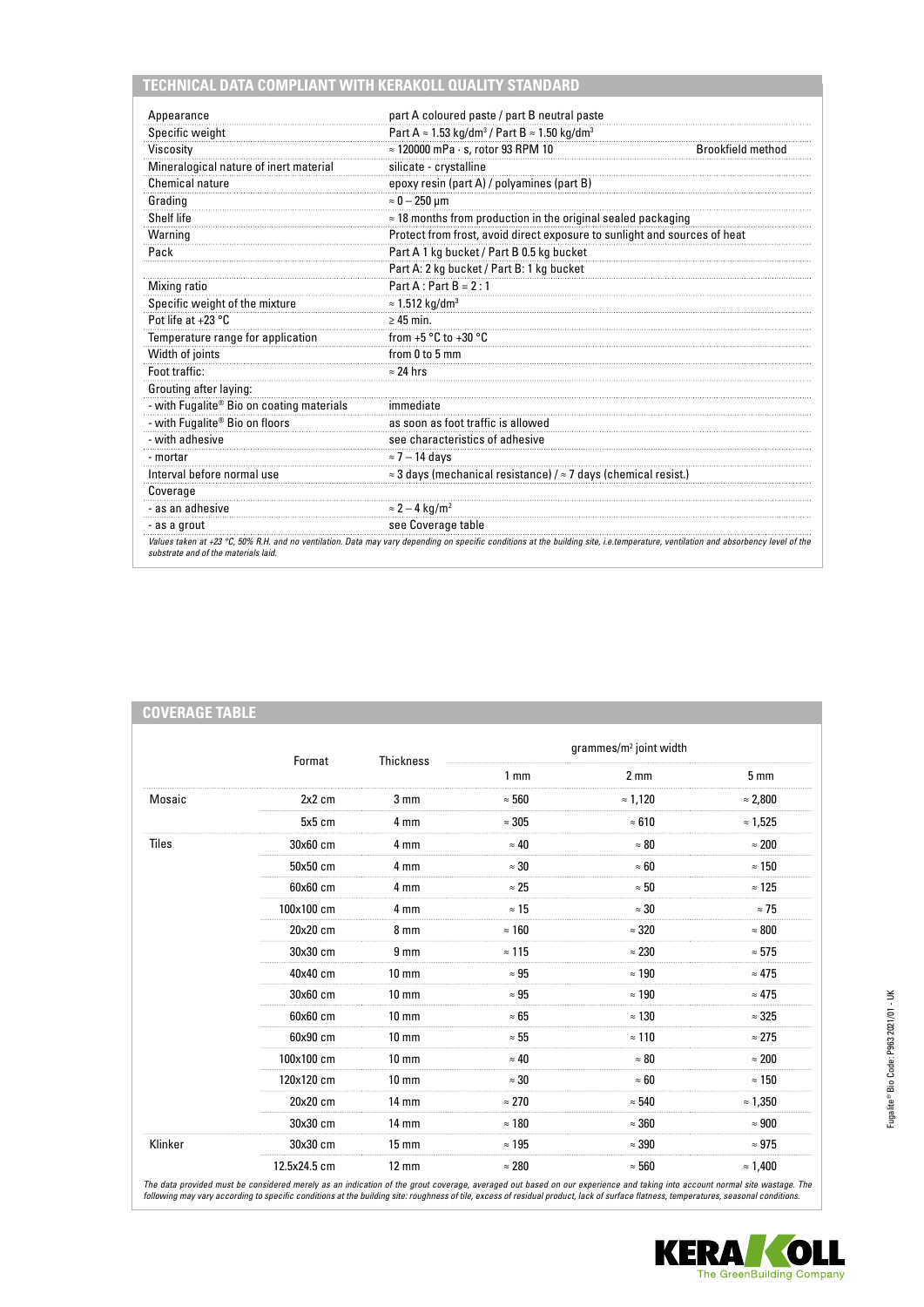| VOC INDOOR AIR QUALITY (IAQ) - VOLATILE ORGANIC COMPOUND EMISSIONS |                                           |                             |
|--------------------------------------------------------------------|-------------------------------------------|-----------------------------|
| Conformity                                                         | EC 1 plus GEV-Emicode                     | GEV certified 5205/11.01.02 |
| <b>HIGH-TECH</b>                                                   |                                           |                             |
| Static modulus of elasticity                                       | $\approx$ 1230 MPa                        | <b>ISO 178</b>              |
| Resistance to abrasion                                             | $\approx$ 203 mm <sup>3</sup>             | EN 12808-2                  |
| Water absorption after 240 min.                                    | $\approx 0.06$ q                          | EN 12808-5                  |
| Working temperature                                                | from -40 $^{\circ}$ C to +80 $^{\circ}$ C |                             |
| Colour fastness according to UNI EN ISO 105-A05 see table          |                                           |                             |
| Resistance to bacterial contamination                              | class $B+$                                | CSTB 2010-081               |
| Porcelain tiles/concrete tensile strength                          | $\geq$ 2,5 N/mm <sup>2</sup>              | EN 1348                     |
| Initial shear strength                                             | $\geq 5$ N/mm <sup>2</sup>                | EN 12003                    |
| Shear strength after water immersion                               | $\geq 5$ N/mm <sup>2</sup>                | EN 12003                    |
| Shear strength after thermal shock                                 | $\geq$ 2 N/mm <sup>2</sup>                | EN 12003                    |
| Open time: tensile adhesion                                        | $\geq$ 3 N/mm <sup>2</sup>                | EN 1346                     |
| Resistance to jodine stains                                        | class 4                                   | ISO 10545-14                |
| Resistance to olive oil stains                                     | class 5                                   | ISO 10545-14                |
| Resistance to chromium stains                                      | class 3                                   | ISO 10545-14                |

# **CHEMICAL RESISTANCE (EN 12808-1)**

| <b>Acids</b>                                             | Concentration | Permanent contact                                                                                                                                        | Occasional contact      |  |
|----------------------------------------------------------|---------------|----------------------------------------------------------------------------------------------------------------------------------------------------------|-------------------------|--|
| Acetic                                                   | 2.5%          | ٠                                                                                                                                                        |                         |  |
|                                                          | 5%            |                                                                                                                                                          | $\bullet\bullet$        |  |
|                                                          | 10%           |                                                                                                                                                          |                         |  |
| Hydrochloric                                             | 37%           | $\bullet\bullet$                                                                                                                                         | $\bullet\bullet\bullet$ |  |
| Citric                                                   | 10%           | $\bullet\bullet$                                                                                                                                         |                         |  |
| Formic                                                   | 2.5%          | ٠                                                                                                                                                        | ٠                       |  |
|                                                          | 10%           |                                                                                                                                                          | ٠                       |  |
| Phosphoric                                               | 50%           |                                                                                                                                                          |                         |  |
|                                                          | 75%           |                                                                                                                                                          | $\bullet\bullet$        |  |
| Lactic                                                   | 2.5%          |                                                                                                                                                          |                         |  |
|                                                          | 5%            |                                                                                                                                                          | $\bullet\bullet$        |  |
|                                                          | 10%           |                                                                                                                                                          | ٠                       |  |
| Nitric                                                   | 25%           |                                                                                                                                                          | $\bullet\bullet$        |  |
|                                                          | 50%           |                                                                                                                                                          |                         |  |
| Oleic                                                    | 100%          |                                                                                                                                                          |                         |  |
| Sulphuric                                                | 50%           |                                                                                                                                                          |                         |  |
|                                                          | 100%          |                                                                                                                                                          |                         |  |
| Tannic                                                   | 10%           | $\bullet\bullet$                                                                                                                                         |                         |  |
| Tartaric                                                 | 10%           | $\bullet\bullet$                                                                                                                                         | $\bullet\bullet\bullet$ |  |
| excellent<br>Legend<br>$\cdots$<br>good<br><br>poor<br>٠ |               | Values taken at: - ambient +23 °C / 50% R.H. - chemical aggressive agent +23 °C<br>N.B. Values taken only of mechanical resistance after chemical attack |                         |  |

**KERA OLL**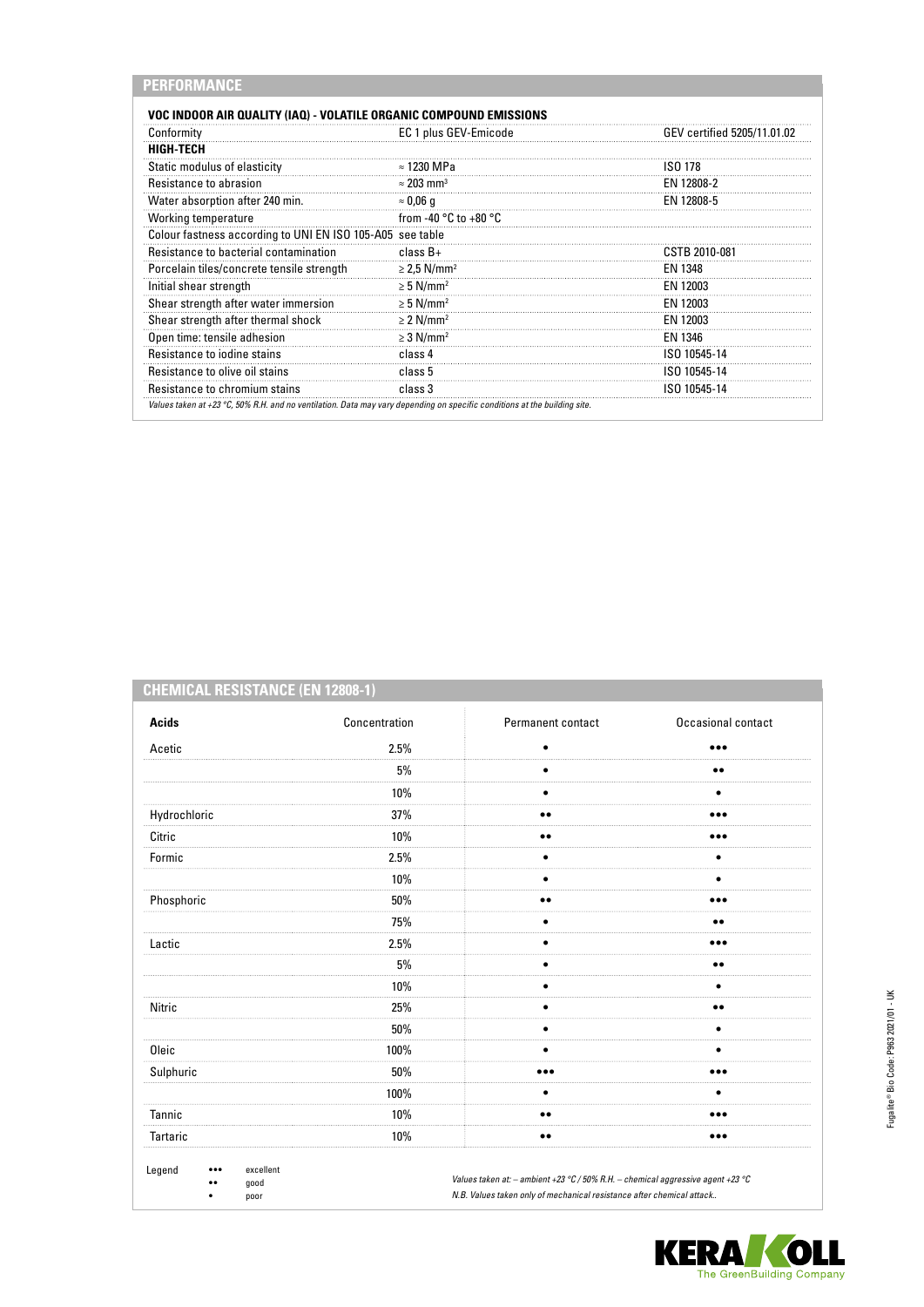| <b>Foodstuffs</b>        |                | Main foodstuffs                                    |                         |  |
|--------------------------|----------------|----------------------------------------------------|-------------------------|--|
| Vinegar                  |                | (temporary contact)<br>$\bullet\bullet$            |                         |  |
| <b>Citrus fruits</b>     |                | $\bullet\bullet$                                   |                         |  |
| Ethyl alcohol            |                | $\bullet\bullet$                                   |                         |  |
| Beer                     |                |                                                    |                         |  |
|                          |                | $\bullet\bullet\bullet$<br>$\bullet\bullet\bullet$ |                         |  |
| <b>Butter</b><br>Coffee  |                | $\bullet\bullet\bullet$                            |                         |  |
|                          |                |                                                    |                         |  |
| Casein                   |                | $\bullet\bullet\bullet$<br>$\bullet\bullet\bullet$ |                         |  |
| Glucose                  |                |                                                    |                         |  |
| Animal fat               |                | $\bullet\bullet\bullet$                            |                         |  |
| Fresh milk               |                | $\bullet\bullet$                                   |                         |  |
| Malt                     |                | $\bullet\bullet\bullet$                            |                         |  |
| Margarine                |                | $\bullet\bullet\bullet$                            |                         |  |
| Olive oil                |                |                                                    |                         |  |
| Soya oil                 |                | $\bullet\bullet\bullet$                            |                         |  |
| Pectin                   |                | $\bullet\bullet\bullet$                            |                         |  |
| Tomato                   |                | $\bullet\bullet$                                   |                         |  |
| Yoghurt                  |                | $\bullet\bullet$                                   |                         |  |
| Sugar                    |                | $\bullet\bullet\bullet$                            |                         |  |
| <b>Fuels and Oils</b>    |                | Permanent contact                                  | Occasional contact      |  |
| Petrol                   |                | ٠                                                  | $\bullet\bullet\bullet$ |  |
| Diesel oil               |                | $\bullet\bullet$                                   | $\bullet\bullet\bullet$ |  |
| Coal tar oil             |                | $\bullet\,\bullet$                                 | $\bullet\bullet$        |  |
| Mineral oil              |                | $\bullet\,\bullet$                                 | $\bullet\bullet\bullet$ |  |
| Petroleum                |                | $\bullet\bullet\bullet$                            | $\bullet\bullet\bullet$ |  |
| Mineral spirit           |                | $\bullet$                                          | $\bullet\bullet$        |  |
| Turpentine               |                | $\bullet$                                          | $\bullet\bullet$        |  |
| <b>Alkalis and Salts</b> | Concentration  | Permanent contact                                  | Occasional contact      |  |
|                          | 10%            | $\bullet\bullet$                                   |                         |  |
| Oxygenated water         | 25%            | $\bullet$                                          | $\bullet\bullet\bullet$ |  |
| Ammonia                  | 25%            | $\bullet$                                          |                         |  |
| Calcium chloride         | Saturated Sol. | $\bullet\bullet\bullet$                            |                         |  |
| Sodium chloride          | Saturated Sol. | $\bullet\bullet\bullet$                            | $\bullet\bullet\bullet$ |  |
| Sodium hypochlorite      | 1.5%           | $\bullet$                                          | $\bullet\bullet\bullet$ |  |
| (Active chlorine)        | 13%            | $\bullet$                                          | ٠                       |  |
| Caustic soda             | 50%            |                                                    | $\bullet\bullet\bullet$ |  |
| Aluminium sulphate       | Saturated Sol. |                                                    | $\bullet\bullet\bullet$ |  |
| Potassium hydroxide      | 50%            | $\bullet\bullet\bullet$                            | $\bullet\bullet\bullet$ |  |
|                          | 5%             | $\bullet\,\bullet$                                 | $\bullet\,\bullet$      |  |
| Potassium permanganate   | 10%            | $\bullet$                                          | $\bullet$               |  |

•• good • poor

*Values taken at: – ambient +23 °C / 50% R.H. – chemical aggressive agent +23 °C N.B. Values taken only of mechanical resistance after chemical attack..*

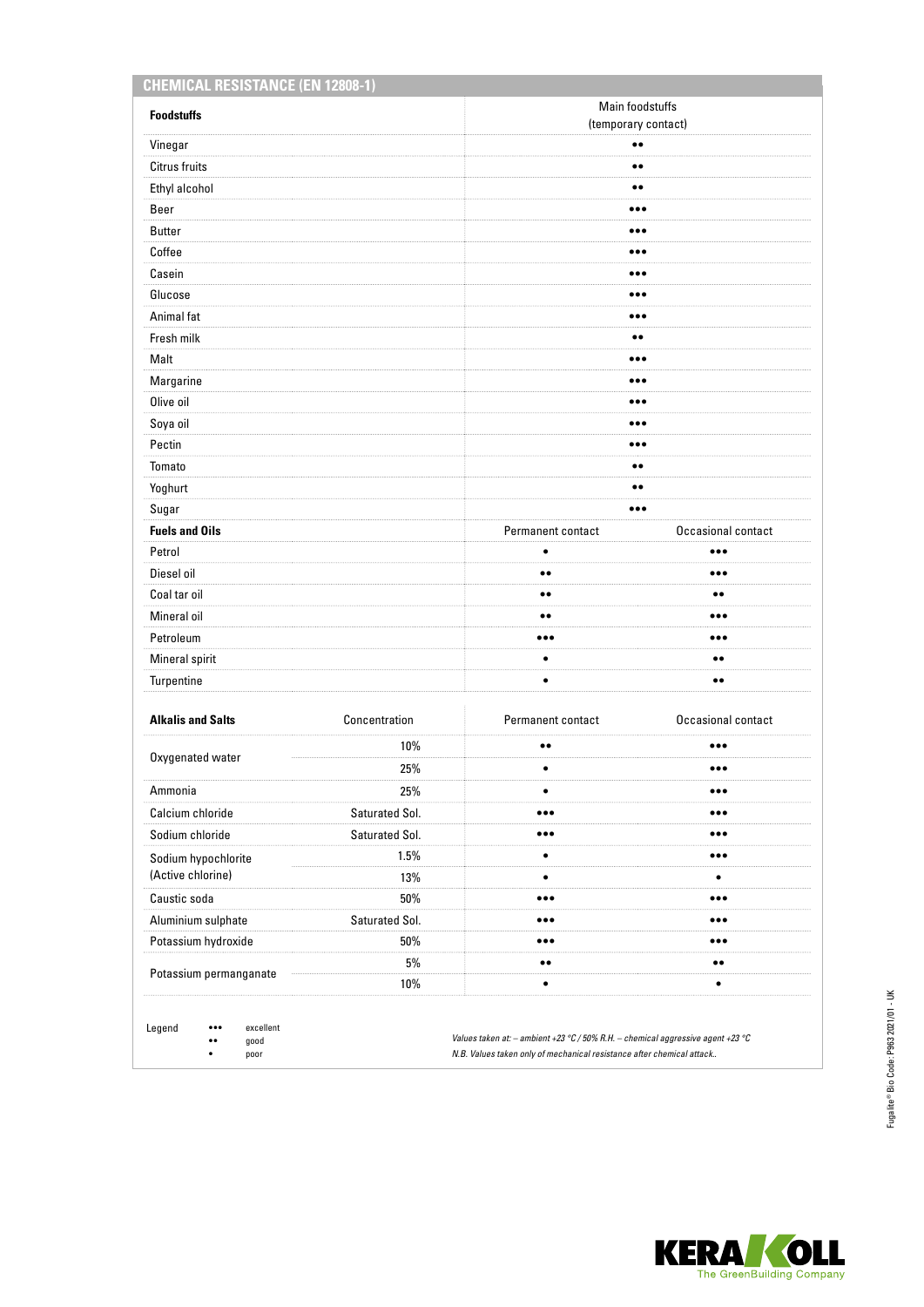| <b>CHEMICAL RESISTANCE (EN 12808-1)</b>                        |                                                                                                                                                              |                    |
|----------------------------------------------------------------|--------------------------------------------------------------------------------------------------------------------------------------------------------------|--------------------|
| <b>Solvents</b>                                                | Permanent contact                                                                                                                                            | Occasional contact |
| Acetone                                                        |                                                                                                                                                              |                    |
| Ethyl alcohol                                                  |                                                                                                                                                              |                    |
| Benzol                                                         |                                                                                                                                                              |                    |
| Chloroform                                                     |                                                                                                                                                              |                    |
| Methylene chloride                                             |                                                                                                                                                              |                    |
| Ethylene glycol                                                |                                                                                                                                                              |                    |
| Perchloroethylene                                              |                                                                                                                                                              |                    |
| Carbon tetrachloride                                           |                                                                                                                                                              |                    |
| Tetrahydrofuran                                                |                                                                                                                                                              |                    |
| Toluol                                                         |                                                                                                                                                              |                    |
| Trichloroethylene                                              |                                                                                                                                                              |                    |
| Xylene                                                         |                                                                                                                                                              |                    |
| Legend<br>excellent<br>$\bullet\bullet\bullet$<br>good<br>poor | Values taken at: $-$ ambient +23 °C / 50% R.H. $-$ chemical aggressive agent +23 °C<br>N.B. Values taken only of mechanical resistance after chemical attack |                    |

| <b>RESISTANCE TO STAINS (ISO 10545-14)</b> |
|--------------------------------------------|
|--------------------------------------------|

| <b>Staining agents</b> | Time exposed to staining agent:<br>24 hours | Time exposed to staining agent:<br>$30 \text{ min}$ |
|------------------------|---------------------------------------------|-----------------------------------------------------|
| Red wine               |                                             |                                                     |
| Mineral oil            |                                             |                                                     |
| Tomato ketchup         |                                             |                                                     |
| Mascara                |                                             |                                                     |
|                        |                                             |                                                     |
|                        |                                             |                                                     |
|                        |                                             |                                                     |

Legend

5 can be cleaned under a running hot tap while gently rubbing with a sponge

4 can be cleaned with a mild detergent while gently rubbing with a sponge

3 can be cleaned with a basic detergent while vigorously rubbing with a sponge

2 to clean, treat first with a solvent or aggressive acid or basic solution, then vigorously rub with a sponge

1 cannot be cleaned by any of the aforementioned methods